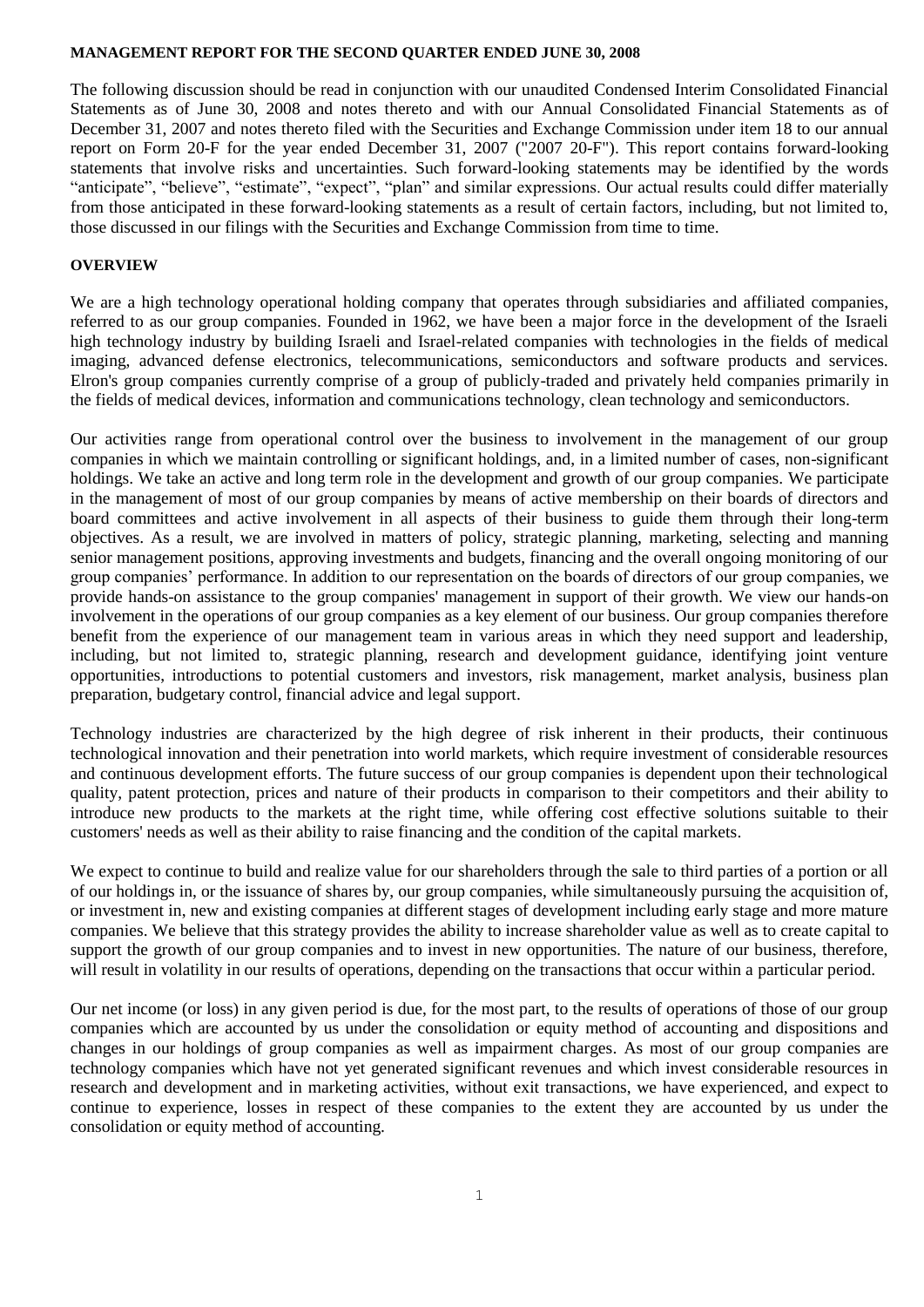Our capital resources in any given period are primarily affected by the extent of our investment in existing and new companies, the realization of certain holdings and available credit lines or loans, as well as the impact of any dividends or distributions to our shareholders. The results of operations of our group companies, and consequently, our results of operations and capital resources, are affected by general economic conditions as well as by factors specifically related to the technology markets, which also affect the ability of our group companies to raise financing and our ability to dispose of holdings and realize gains from our holdings.

Our group companies are exposed to foreign exchange rate fluctuations. Our functional currency, as well as that of most of our group companies, is the U.S. dollar. However salaries and related expenses, which comprise a significant portion of our, and most of our group companies expenses, are denominated in NIS. During 2007 and during the first half of 2008 the NIS materially strengthened against the U.S. dollar, which negatively affected our and our group companies' results of operations. If this trend continues, there will continue to be a negative impact on our and our group companies' results of operations.

# **MAJOR TRANSACTIONS AND INVESTMENTS DURING THE FIRST HALF OF 2008 AND SUBSEQUENTLY**

*Medingo Ltd. ("Medingo").* In November 2007, Medingo, then wholly owned by Rafael Development Corporation Ltd. ("RDC"), completed a financing round of approximately \$29 million, of which RDC invested \$18 million (following the completion of Elron's assignment to RDC of certain investment rights described below), Elron invested approximately \$6.1 million (including \$4.2 million conversion of convertible loans previously granted to Medingo) and a U.S. venture capital fund together with other investors, invested \$5.1 million. The investment was in two installments, the second of which in the amount of \$12.5 million was invested in February 2008. As a result of the above transaction (which included Elron's assignment of certain investment rights to RDC), Elron and RDC hold 7% and 70%, respectively, of Medingo's shares on a fully diluted basis and on an as converted basis ( or 42% Elron's direct and indirect share (through RDC)).

RDC's investment of \$18 million in the round was the result of Elron's transfer to RDC of Medingo shares purchased by Elron in the amount of \$9 million as part of the first installment and Elron's assignment to RDC of its right to invest an additional \$9 million as part of the second installment, which was funded by Rafael Advanced Defense Systems Ltd. ("Rafael") (the other shareholder of RDC), for the purpose of investing in Medingo. Medingo, is developing solutions specifically for the needs of insulin-dependent diabetic patients.

*Brainsgate Ltd. ("BrainsGate").* In January 2008, BrainsGate completed an internal financing round of \$12.5 million (the "C round") of which we invested approximately \$5.5 million. The investment was in two equal installments, the first of which was invested immediately and the second was invested on August 1, 2008. In addition, in August 2008 BrainsGate signed an agreement according to which the C round was extended by additional \$15 million (in two equal installments) of which \$12.5 million is to be invested by Johnson & Johnson Development Corporation joined by VC-Fund Agate Medical Investments LP and the rest by existing shareholders; Elron's share is \$1 million. As a result of the aggregate investments, Elron holds approximately 21% of BrainsGate on a fully diluted and on an as converted basis. BrainsGate is developing a broad treatment platform technology for brain diseases.

*BPT (Bio-Pure Technology) Ltd. ("BPT").* In January 2008, BPT, a provider of advanced membrane-based separation solutions, completed an internal round of \$3.2 million of which we invested \$1.6 million. As a result Elron's holdings in BPT increased from 20% to 29% of BPT's equity on a fully diluted basis and on an as converted basis.

*Safend Ltd. ("Safend").* In February 2008, Safend, a leading provider of endpoint data leakage prevention solutions, completed a financing round of \$9 million, led by a multi-billion dollar European-based asset management fund. As part of the financing round we invested \$2.75 million. Following the above investment, our share in the equity of Safend, on a fully diluted and on an as converted basis remains approximately 22%.

*AqWise – Wise Water Solutions Ltd. ("AqWise").* In March 2008, AqWise, 34% held by Elron, completed a financing round of \$3.6 million (which included a conversion of previously granted convertible loans from existing shareholders) in three equal installments, of which Elron invested its pro rata amount of \$1.2 million. AqWise is a provider of advanced biological wastewater treatment technologies which increase capacity and nutrient removal in wastewater treatment plants, utilizing advanced bio film technology.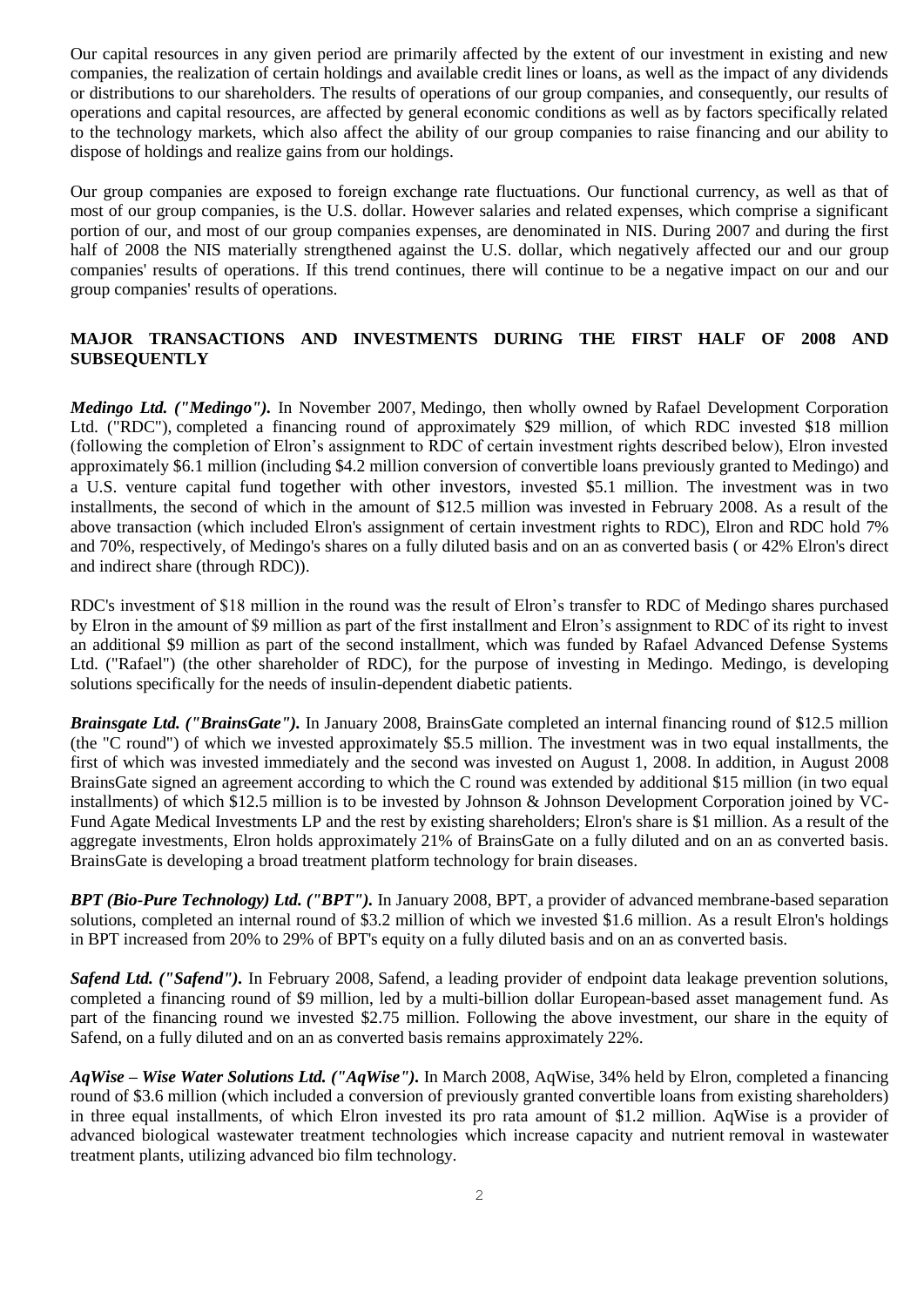*Wavion Inc. ("Wavion").* In March and June 2008, Elron together with another stockholder of Wavion, in accordance with an agreement signed in August 2007, invested the second and third installments, each installment in the amount of \$3.2 million of which Elron invested in each approximately \$2.0 million. In addition, simultaneously with the second installment, Elron together with such other shareholder purchased all the shares then held by a former stockholder in Wavion ("Purchased Shares"), of which Elron purchased 75% of the Purchased Shares. Following the above transactions, Elron holds approximately 57% of Wavion's share capital on a fully diluted and on an as converted basis. Wavion is considered to be a variable interest entity and we are the primary beneficiary of Wavion. Accordingly we consolidated Wavion commencing the end of the first quarter of 2008.

As a result of the initial consolidation of Wavion, an amount of approximately \$1.8 million was allocated mainly to intangible assets such as technology. The amount allocated to the above intangible assets is amortized by us on a straight-line basis over their weighted average expected useful life of 5 years.

Wavion develops and provides metro WI-FI access points.

*Impliant Inc.* ("*Impliant*"). Impliant is engaged in the development of a novel posterior motion preservation system for spine surgery. Impliant has made positive progress since adverse clinical trial events occurred in the third quarter of 2007, which caused clinical trials to cease, and has restarted, and is now continuing, the clinical trial process after having received in May 2008 FDA approval to continue the study.

In March 2008, we and other existing shareholders of Impliant granted a convertible loan in the amount \$10.0 million to Impliant in two installments of which Elron granted \$6.0 million. The first installment in the amount of \$5.0 million was invested immediately (\$3.0 million of which by Elron) and the second installment was invested in June 2008 upon completion of a certain milestone event by Impliant. Impliant is considered to be a variable interest entity and we are the primary beneficiary of Impliant. Accordingly, we consolidated Impliant commencing the end of the first quarter of 2008.

The excess of the Impliant's equity fair value over its reported equity and convertible loan amounts amounted to approximately \$4.5 million and was allocated to in process research and development ("IPR&D"). Products which did not receive marketing clearance by regulatory authorities as of the acquisition date were considered to be incomplete and accordingly the amount allocated to such products is considered to be IPR&D. The amount allocated to IPR&D was charged immediately to the Company's results of operations in the first quarter of 2008 and was included as part of "Amortization of intangible assets and acquired in-process- research and development write-off" in the statement of operations.

*Pocared Diagnostics Ltd. ("Pocared").* In March, 2008, Elron granted Pocared a convertible loan in the amount of \$5.0 million out of an aggregate amount of \$14.0 million. The balance of the loan was granted by other existing shareholders of Pocared and a new investor. The loan was advanced in two equal installments, the first installment immediately and the second installment was granted during June 2008. Pocared, provides an innovative solution for real-time, reagentless In-Vitro Diagnostics (IVD). Pocared's wide technological platform may be used to address a wide range of medical diagnostic applications.

*ChipX Inc. ("ChipX").* In May 2008, ChipX, a provider of differentiated ASIC (application specific integrated circuits) solutions, completed a private placement of \$4.0 million from a new investor and existing shareholders, of which Elron invested approximately \$0.7 million. Following this investment, Elron's holdings in ChipX remain approximately 23% on fully diluted basis and on as converted basis.

*Given Imaging Ltd. ("Given Imaging").* On June 20, 2008 Elron completed a tender offer to purchase 1,462,640 ordinary shares of Given Imaging (Nasdaq & TASE: GIVN), representing 5% of Given Imaging's issued outstanding shares, for \$16.54 per share in the aggregate amount of \$24.5 million (including approximately \$0.3 million related costs). After the transaction, Elron's direct and indirect share (through RDC) in Given Imaging increased to approximately 27.8% of Given Imaging's issued and outstanding shares. Discount Investment Corporation Ltd. ("DIC"), a 48.6% shareholder of Elron holds 16.1% of Given Imaging. Therefore, the Company together with DIC and RDC holds approximately 48.5% of the issued and outstanding shares of Given Imaging.

The excess of the purchase price over the Company's share in the equity acquired amounted to approximately \$18 million and was allocated ,based on preliminary purchase price allocation analysis, as follows: approximately \$12.6 million to intangible assets other than goodwill, such as customer relationships and technology, approximately \$0.8 million to IPR&D and approximately \$4.6 million to goodwill. The amounts allocated to intangible assets other than goodwill are amortized on a straight-line basis over their weighted average expected useful life of 13 years.

The amount allocated to IPR&D was charged immediately to the statements of operations in accordance with FASB Interpretation No. 4, "Applicability of FASB Statement No. 2 to Business Combinations Accounted for by the Purchase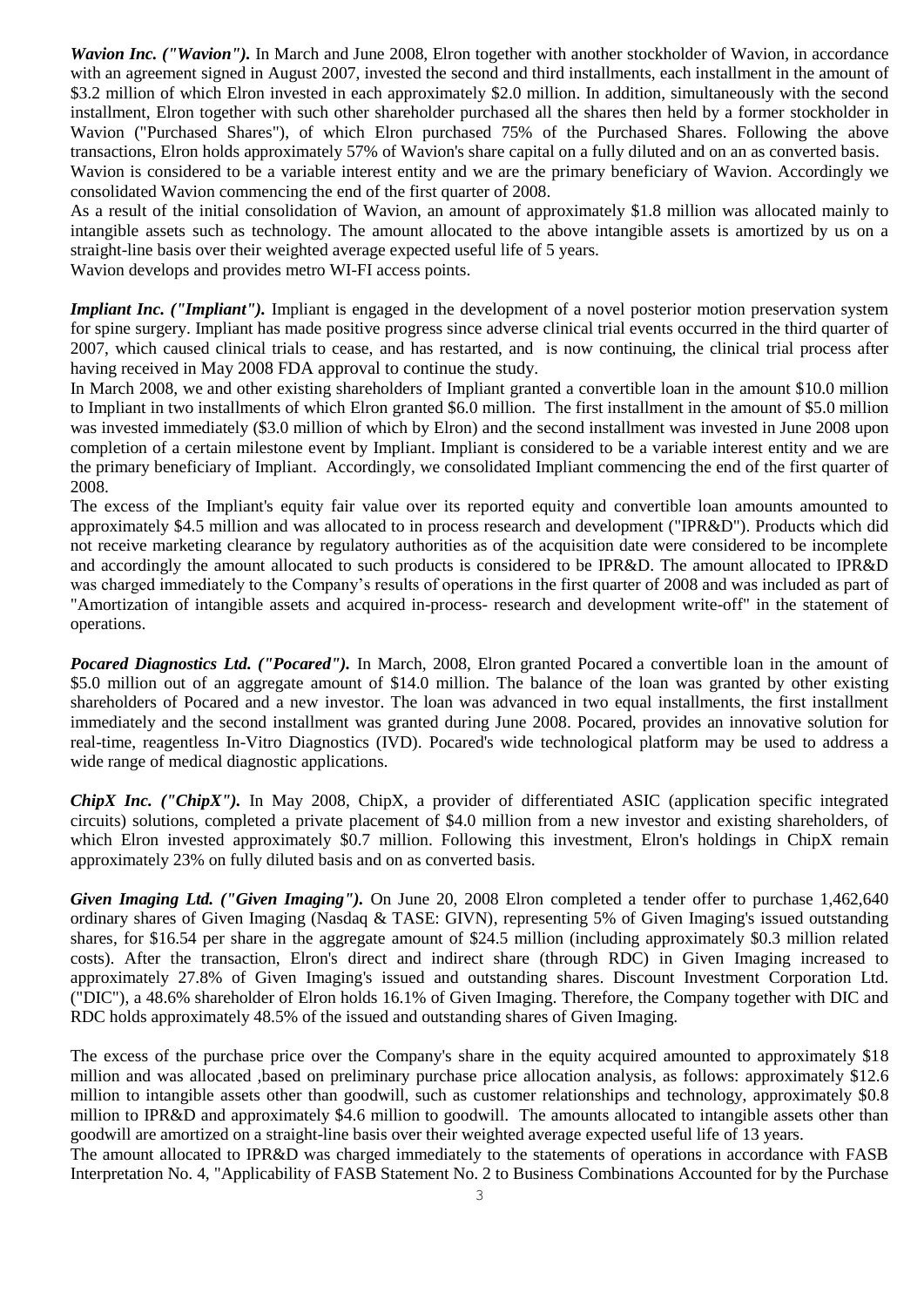Method" ("FIN 4"). The amortization of the identifiable intangible assets as well as the write-off of the IPR&D are included as part of the line item "Equity in losses of affiliated companies".

*Atlantium Inc. ("Atlantium").* In April 2008, Atlantium completed a financing round from its existing shareholders of approximately \$11 million (including approximately \$6 million by conversion of convertible loans, previously granted to Atlantium) in consideration for series C preferred shares. The investment was in two installments, the first in the amount of \$9.0 million of which we invested \$3.3 million (including \$2.2 million by conversion of a convertible loan) and the second installment in the amount of \$2.0 million (of which we invested \$0.5 million) was granted during June 2008. Following the above investment, our share in the equity of Atlantium, on a fully diluted and on an as converted basis increased from 30% to approximately 33%. Atlantium, an Israeli-based water technology company, provides innovative water disinfection solutions employing its proprietary Hydro-Optic Disinfection (HOD) technology.

## **OTHER MAJOR EVENTS**

*Agreement with Rafael and settlement of claim by Rafael against Elron's subsidiaries, DEP and RDC.* On December 30, 2007, Elron, DEP Technology Holdings Ltd. ("DEP") (100% held by Elron), RDC (50.1% held by DEP and 49.9% held by Rafael) and Rafael signed an agreement (the "Addendum") effective as of January 1, 2008 which was subsequently approved by the court. The Addendum amended the existing agreement between the parties pertaining to the rights granted to RDC to commercialize certain technologies of Rafael, and settled a claim filed by Rafael in September 2006 against DEP and RDC. Pursuant to the Addendum, RDC's rights to commercialize certain technologies of Rafael will continue without time restrictions. In January 2008 we made a one-time investment in RDC of \$4 million and are committed to make further investments of \$0.75 million in RDC for each company established by RDC based on Rafael's technologies. The Addendum settles all claims between Rafael and RDC and DEP as well as resolves other issues which will facilitate cooperation between the parties.

*Starling Advanced Communications Ltd. ("Starling").* On July 24, 2008, Starling, a developer and manufacturer of innovative airborne broadband antenna systems, announced that it received notice from an American satellite communications systems manufacturer (the "Communications Company") that an international services provider has chosen the Communications Company to supply it with two-way Ku band antenna systems for aircraft following a tender. The award is subject to the execution of a detailed non-binding framework agreement for the supply of innovative antenna systems over a period of seven years. Starling announced that it estimates that the value of its share in the non-binding agreement, if executed, may be up to \$60 million. The international services provider also notified that it anticipates that its first binding purchase order for 150 antennas will be issued by December 1, 2008. Starling clarified that the announcement of the award does not constitute a binding purchase order and, furthermore, there can be no assurance that the framework agreement will be completed or that any purchase orders will be issued, including the anticipated first binding purchase order for 150 antennas.

### **CRITICAL ACCOUNTING POLICIES**

We prepare our consolidated financial statements in conformity with accounting principles generally accepted in the United States ("US GAAP"). Our significant accounting policies are more fully described in Note 2 of the Notes to our 2007 Annual Consolidated Financial Statements. The accounting policies which are particularly important to the assessment of our financial position and results of operations are described under item 5 to our 2007 20-F under "Critical Accounting Policies".

#### **BASIS OF PRESENTATION**

*Consolidation.* Our consolidated financial statements include the accounts of Elron and all of our direct or indirect (through Elbit Ltd. (our wholly-owned subsidiary) and DEP) controlled subsidiaries. The following are our main subsidiaries: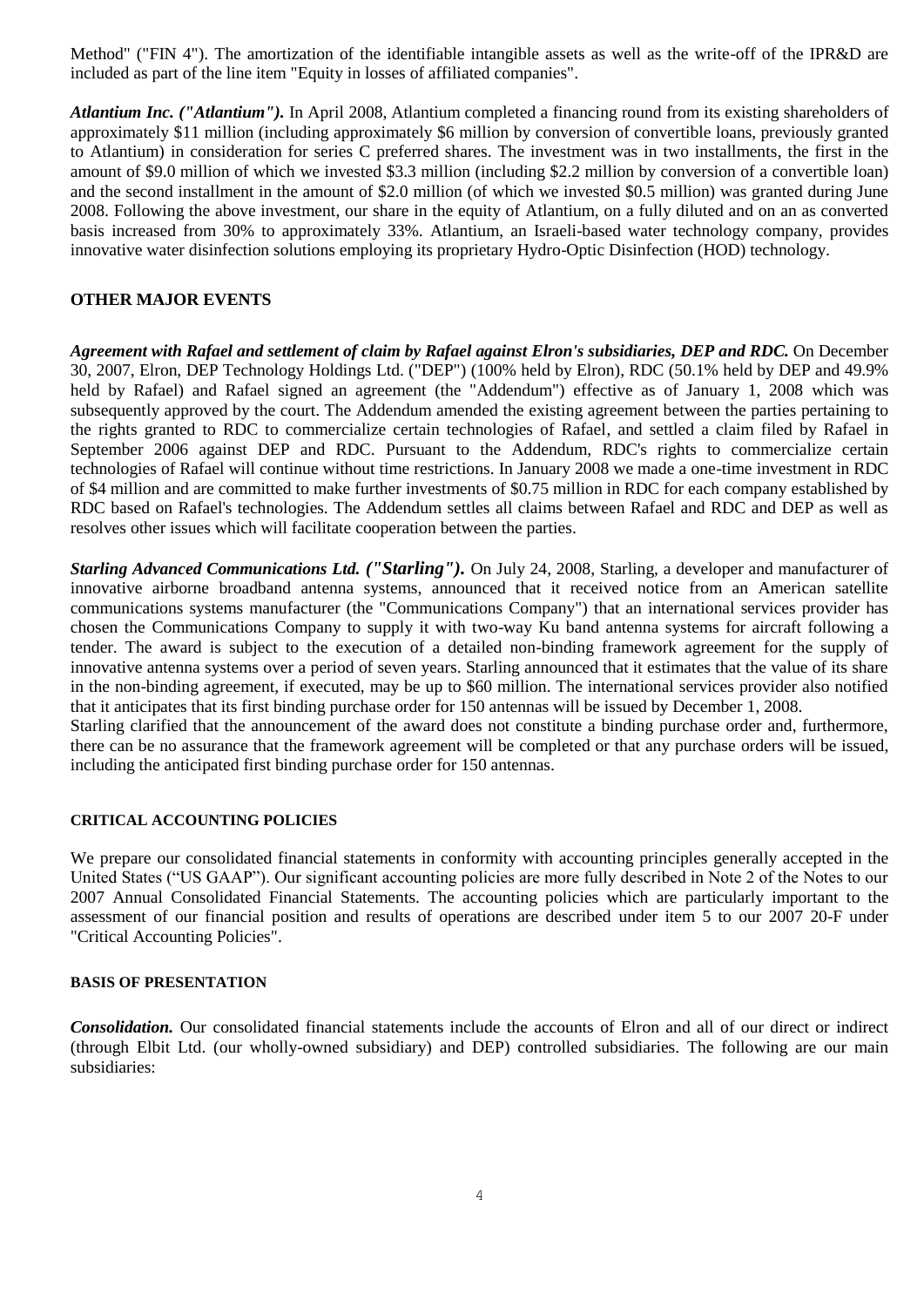| Three and Six months ended June 30, |                 |  |  |
|-------------------------------------|-----------------|--|--|
| 2008                                | 2007            |  |  |
| <b>RDC</b>                          | <b>RDC</b>      |  |  |
| SELA                                | <b>SELA</b>     |  |  |
| Medingo                             | Medingo         |  |  |
| <b>Starling</b>                     | <b>Starling</b> |  |  |
| $Sync-Rx1$                          |                 |  |  |
| XSights (formerly                   |                 |  |  |
| PaperLnx) $1$                       |                 |  |  |
| $\overline{W}$ avion <sup>2</sup>   |                 |  |  |
| Impliant <sup>2</sup>               |                 |  |  |
|                                     |                 |  |  |

<sup>1</sup> Sync-Rx and XSights were established by RDC in the fourth quarter of 2007.

<sup>2</sup> Consolidated under FIN46(R) from March 31, 2008

*Equity Method.* Our main group companies held by us or through Elbit, DEP and RDC accounted for under the equity method of accounting include:

| Three and six months ended June 30, |                       |                  |                      |  |
|-------------------------------------|-----------------------|------------------|----------------------|--|
|                                     | 2008                  |                  | 2007                 |  |
| Given Imaging                       | Ellara                | Given Imaging    | Ellara               |  |
| NetVision                           | <b>Notal Vision</b>   | <b>NetVision</b> | <b>Notal Vision</b>  |  |
| ChipX                               | Galil Medical         | ChipX            | CellAct <sup>3</sup> |  |
| Wavion <sup>1</sup>                 | 3DV                   | Wavion           | Galil Medical        |  |
| AqWise                              | <b>RADLIVE</b>        | AqWise           | 3DV                  |  |
|                                     | Journeys <sup>4</sup> |                  | RADLIVE <sup>2</sup> |  |
|                                     |                       |                  |                      |  |

Three and six months ended June 30

 $1$  Through March 31, 2008

<sup>2</sup> RADLIVE was Purchased in May 2007

<sup>3</sup> CellAct was sold in February 2007

4 Sold in July 2008

*Other investments.* Our main group companies held by us which are accounted for under the cost method or as available-for sale include:

*Cost Method:* 

| Three and six months ended June 30 |            |                        |                   |                      |            |
|------------------------------------|------------|------------------------|-------------------|----------------------|------------|
| 2008                               |            |                        | 2007              |                      |            |
| Jordan Valley                      | Safend     | <b>BPT</b>             | Jordan Valley     | Safend               | <b>BPT</b> |
| Impliant <sup>4</sup>              | Neurosonix | MuseStorm <sup>2</sup> | Impliant          | Neurosonix           |            |
| Teledata                           | Atlantium  | PlyMedia <sup>3</sup>  | Teledata          | Atlantium            |            |
| <b>BrainsGate</b>                  | Enure      |                        | <b>BrainsGate</b> | Enure                |            |
| <b>NuLens</b>                      | Pocared    |                        | <b>NuLens</b>     | Pocared <sup>1</sup> |            |
|                                    |            |                        |                   |                      |            |

<sup>1</sup> Purchased in June 2007

<sup>2</sup> Purchased in July 2007

3 Purchased in February 2008

 $4$  Through March 31, 2008

*Available-for-sale Securities -* As of June 30, 2008 – Elbit Vision Systems and M-Wise.

### **RESULTS OF OPERATIONS**

*Three and six months ended June 30, 2008 compared to three and six months ended June 30, 2007.* The following table sets forth our results of operations in the reported periods: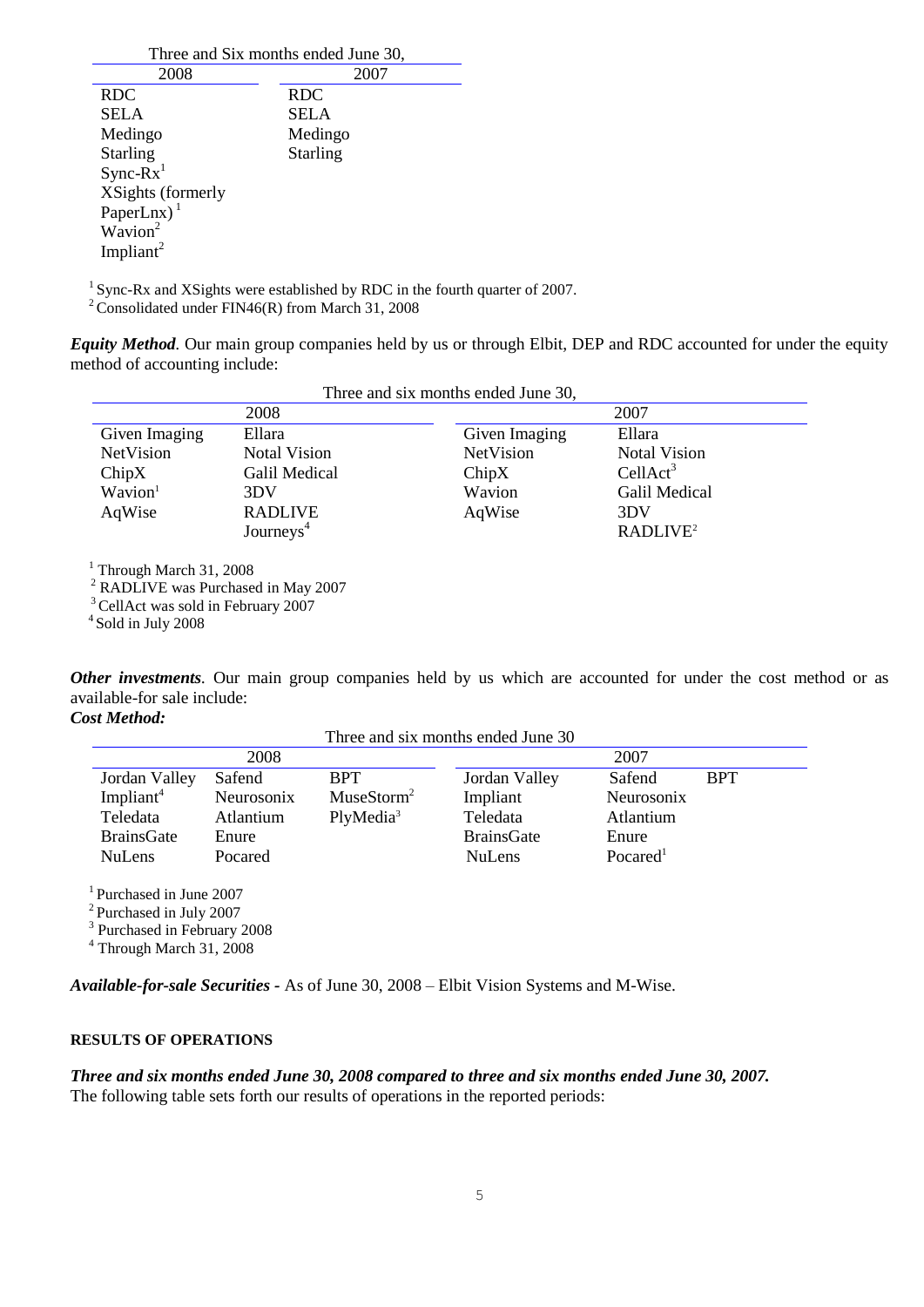|                             | Three months ended June 30,             |           |        | Six months ended June 30, |  |
|-----------------------------|-----------------------------------------|-----------|--------|---------------------------|--|
|                             | 2008                                    | 2007      | 2008   | 2007                      |  |
|                             | (millions of \$, except per share data) |           |        |                           |  |
|                             | Unaudited                               |           |        |                           |  |
| Net income (loss)           | (16.0)                                  | $\rm 0.8$ | (28.1) | 3.4                       |  |
| Net income (loss) per share | (0.54)                                  | 0.03      | (0.95) | 0.11                      |  |

The net loss we reported in the three and six months ended June 30, 2008 resulted mainly from our share in the net loss of our group companies in the amount of \$13.7 million and \$23.8 million, respectively, which included the following: (i) \$6.9 million and \$10.4 million, respectively, resulting from consolidated companies Medingo, Starling, Wavion and Impliant, in which we recorded 100% of their respective losses (ii) intangible asset amortization related to Elron's investment in Given Imaging in the amount of \$2.1 million and \$3.3 million, respectively (of which \$0.8 million is write-off of IPR&D related to the acquisition of additional shares of Given Imaging in June 2008), and (iii) \$2.6 million resulting from a write off of our investment in Enure Ltd. recorded in the second quarter as a result of an other than temporary decline in value (see also "Highlights of the Results of Operations of our Major Affiliates and Other Investments"). The net loss we reported in the first half of 2008 also included a \$4.5 million write-off of IPR&D with respect to the initial consolidation of Impliant based on a fair value assessment in the first quarter of 2008 (see also under "MAJOR TRANSACTIONS AND INVESTMENTS DURING THE FIRST HALF OF AND SUBSEQUENTLY").

The net income we reported in the three and six months ended June 30, 2007 resulted mainly from the following: (i) a gain, net of tax, of approximately \$4.1 million resulting from the sale of Elbit's real estate in Carmiel, Israel; and (ii) a tax benefit of approximately \$3.0 million resulting from the decrease in our previous valuation allowance in respect of carryforward tax losses incurred in prior periods as a result of a continued increase in the market price of certain of our marketable securities.

The net income we reported in the first half of 2007 also included a \$9.1 million gain (net of tax) from the merger (described below) between NetVision, Barak and Globcall which was completed during the first quarter of 2007.

The above gains were offset by losses, net, which we recorded with respect to our group companies in the amount of \$6.6 million and \$14 million in the three- and six- month periods ended June 30, 2007, respectively, which included mainly the following: (i) our share in the net losses of Starling, Medingo, ChipX, Wavion, Ellara, Galil Medical and 3DV; (ii) a \$1.4 million write-off of IPR&D related to the acquisition of additional shares of Given Imaging in the second quarter of 2007; and (iii) a \$1.8 million gain as our portion in Notal's net income in the second quarter of 2007 as a result of an approximately \$10 million gain recorded by Notal from the arbitration award in favor of Notal in connection with its dispute with its former distributor, Zeiss.

The following table summarizes our operating results:

|                                                              | Three months ended |                      | Six months ended |             |
|--------------------------------------------------------------|--------------------|----------------------|------------------|-------------|
|                                                              | June 30,           |                      | June 30,         |             |
|                                                              | 2008               | 2007                 | 2008             | 2007        |
|                                                              |                    | (millions of $\$\$ ) |                  |             |
|                                                              |                    | Unaudited            |                  |             |
| Net revenues                                                 | 1.2                | 1.2                  | 2.3              | 2.2         |
| Equity in losses of affiliated companies, net                | (3.6)              | (3.0)                | (10.0)           | (8.4)       |
| Gains from disposal of business and affiliated companies and |                    |                      |                  |             |
| changes in holdings in affiliated companies                  | 0.1                | 0.8                  | 0.2              | 12.5        |
| Other income (loss), net                                     | (2.5)              | 5.7                  | (1.8)            | 6.1         |
| Finance income, net                                          | <u>1.5</u>         | 0.4                  | <u>1.2</u>       | 1.8         |
| Total income (loss)                                          | (3.3)              | <u>5.0</u>           | (8.1)            | 14.3        |
| Cost of revenues                                             | 0.7                | 0.4                  | 1.1              | 0.9         |
| Operating expenses                                           | 15.1               | 6.4                  | 26.8             | 12.7        |
| Amortization of intangible assets and acquired in-process-   | 0.1                |                      | 4.6              |             |
| research and development write-off                           |                    |                      |                  |             |
| Total costs and expenses                                     | <u>15.9</u>        | <u>6.8</u>           | 32.5             | <u>13.6</u> |
| Loss from continuing operations before income taxes          | (19.2)             | (1.8)                | (40.6)           | 0.7         |
| Tax benefit (taxes on income)                                |                    | 1.0                  | (0.1)            | (0.6)       |
| Minority interest in losses of subsidiaries                  | 3.2                | <u>1.6</u>           | 12.6             | 3.3         |
| Net income (loss)                                            | (16.0)             | 0.8                  | (28.1)           | 3.4         |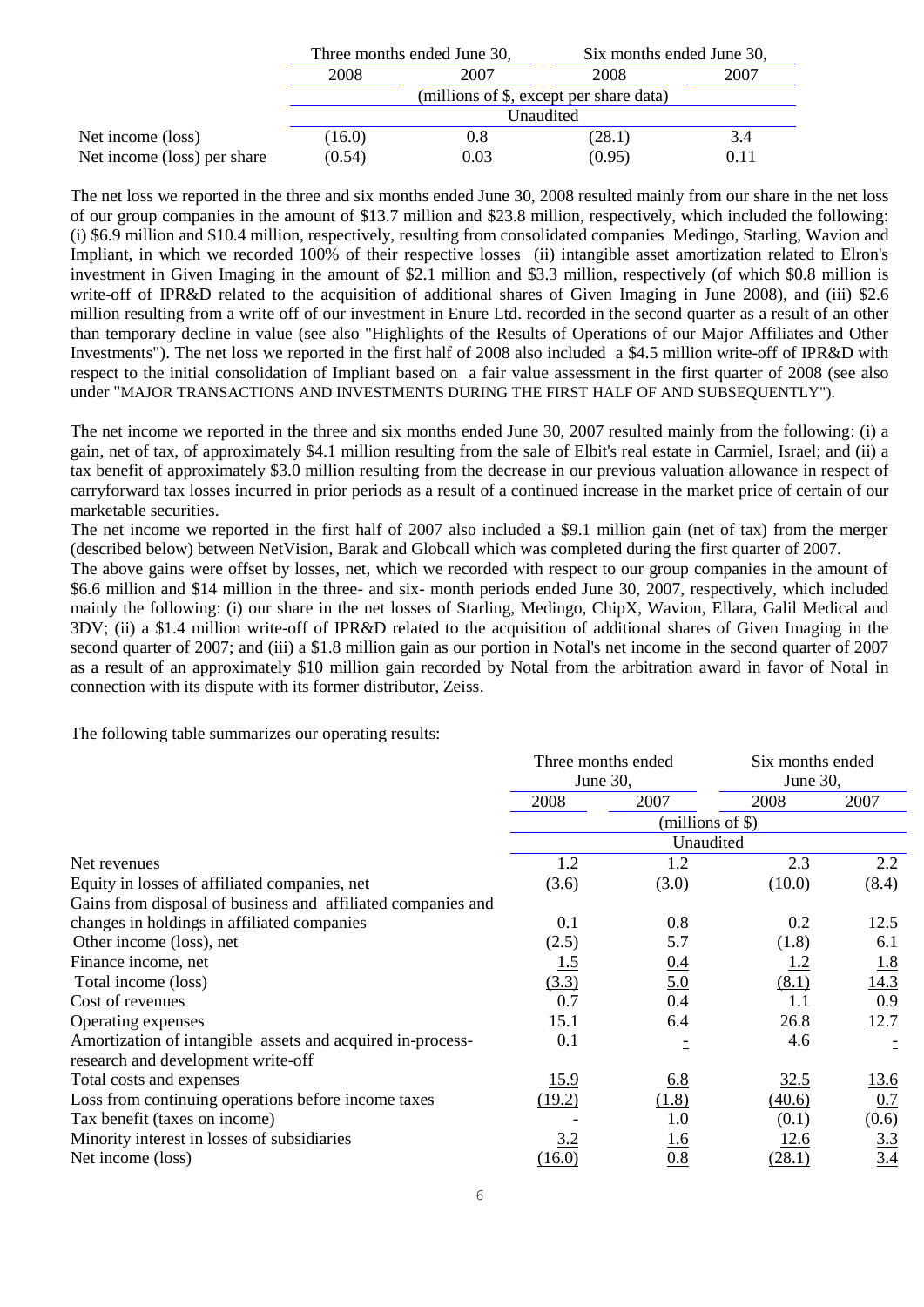#### **Income**

*Net revenues.* Net revenues, in the three and six months ended June 30, 2008 consisted of sales of products and services by our subsidiaries SELA and Wavion (consolidated commencing from March 31, 2008), amounted to \$1.2 million and \$2.3 million, respectively, compared to \$1.2 million and \$2.2 million in the comparable periods in 2007. The following table sets forth these revenues:

|             |                                                                                                            | Three months ended June 30, |                    | Six months ended June 30, |  |
|-------------|------------------------------------------------------------------------------------------------------------|-----------------------------|--------------------|---------------------------|--|
|             | 2008                                                                                                       | 2007                        | 2008               | 2007                      |  |
|             |                                                                                                            |                             | $(millions of \$)$ |                           |  |
|             |                                                                                                            |                             | Unaudited          |                           |  |
| <b>SELA</b> | 0.9                                                                                                        |                             | 2.0                | 2.2                       |  |
| Wavion $1$  | 0.3                                                                                                        |                             | <u>0.3</u>         |                           |  |
|             | ⊥.∠                                                                                                        |                             | 2.3                |                           |  |
| $1$ www.    | 1.1.1.1<br>$\overline{11}$ $\overline{12}$ $\overline{21}$ $\overline{21}$ $\overline{21}$ $\overline{21}$ |                             |                    |                           |  |

<sup>1</sup>Wavion was consolidated from March 31, 2008.

*Share in net losses of affiliated companies.* Our share in net losses of affiliated companies resulted from our holdings in certain investments that are accounted for under the equity method (see above under "Basis of Presentation"). Our share in net losses of affiliated companies amounted to \$3.6 million and \$10.0 million in the three- and six- month periods ended June 30, 2008, compared to \$3.0 million and \$8.4 million in the comparable periods in 2007.

## *Highlights of the Results of Operations of Our Major Affiliates:*

*Given Imaging (Nasdaq: GIVN) (a 28% holding directly and indirectly through RDC).* Given Imaging Ltd. ("Given Imaging"), a medical device company that develops, manufactures and markets innovative diagnostic systems for visualizing the gastrointestinal tract, using a disposable miniature swallowable video capsules, recorded revenues of \$33.1 million and \$60.2 million in the three- and six- month periods ended June 30, 2008 compared to \$27.8 million and \$50.9 million in the same periods in 2007. Given Imaging's net income in the three- and six- month periods ended June 30, 2008 was \$2.9 million and \$4.0 million compared to \$0.6 million and \$0.7 million in the same periods in 2007.

On June 17, 2008 Given Imaging announced that it signed a final agreement with Olympus Corporation for the settlement of the patent litigation between the two companies in the United States. Given Imaging announced that the agreement includes certain worldwide royalty-free cross-licenses for their respective existing capsule endoscopy products and a release of all past causes of action and a payment of \$2.33 million by Olympus to Given Imaging.

*Galil Medical (a 20% holding directly and indirectly through RDC).* Galil Medical is a medical device company that develops, manufactures and markets medical supplies based on innovative cryotherapy technology while incorporating powerful freezing technology and revolutionary needle design to destroy malignant and benign tumors. Galil Medical's revenues in the three- and six- month periods ended June 30, 2008 amounted to \$7.0 million and \$12.5 million, compared to \$6.3 million and \$12.9 million in the same periods in 2007. Galil Medical's operating loss in the three- and six- month periods ended June 30, 2008 amounted to \$3.6 million and \$7.0 million compared to \$2.7 million and \$4.5 million in the same periods in 2007, resulting from higher level of research and development expenses and general and administative expenses.

*NetVision (a 16% holding) (TASE: NTSN).* The following results of NetVision for the three- and six- month periods ended June 30, 2008 and for the comparable periods in 2007 reflect the combined results of NetVision, Barak I.T.C (1998) International Telecommunications Services Corp Ltd. ("Barak") and GlobCall Communications Ltd. ("Globcall") (hereafter: the "NetVision Group") based on International Financial Reporting Standards (IFRS). Since the merger with Barak and GlobCall was completed at the end of January 2007, according to IFRS, the combined results of NetVision for the first quarter of 2007 do not include the results of Barak and GlobCall for January 2007 and other influences of the purchase as if the purchase had been completed in January 1, 2007 ("January results"). The proforma results for the six month period ended June 30,2007 include January results. The NetVison Group's revenues in the three and six month periods ended June 30, 2008 amounted to \$89.3 million and \$178.8 million compared to \$89.2 million and \$158.3 million (or compared to \$177.4 million proforma revenues in the six month period ended June 30, 2007) in the same periods in 2007. The NetVision Group's operating income in the three and six month periods ended June 30, 2008 amounted to \$8.4 million and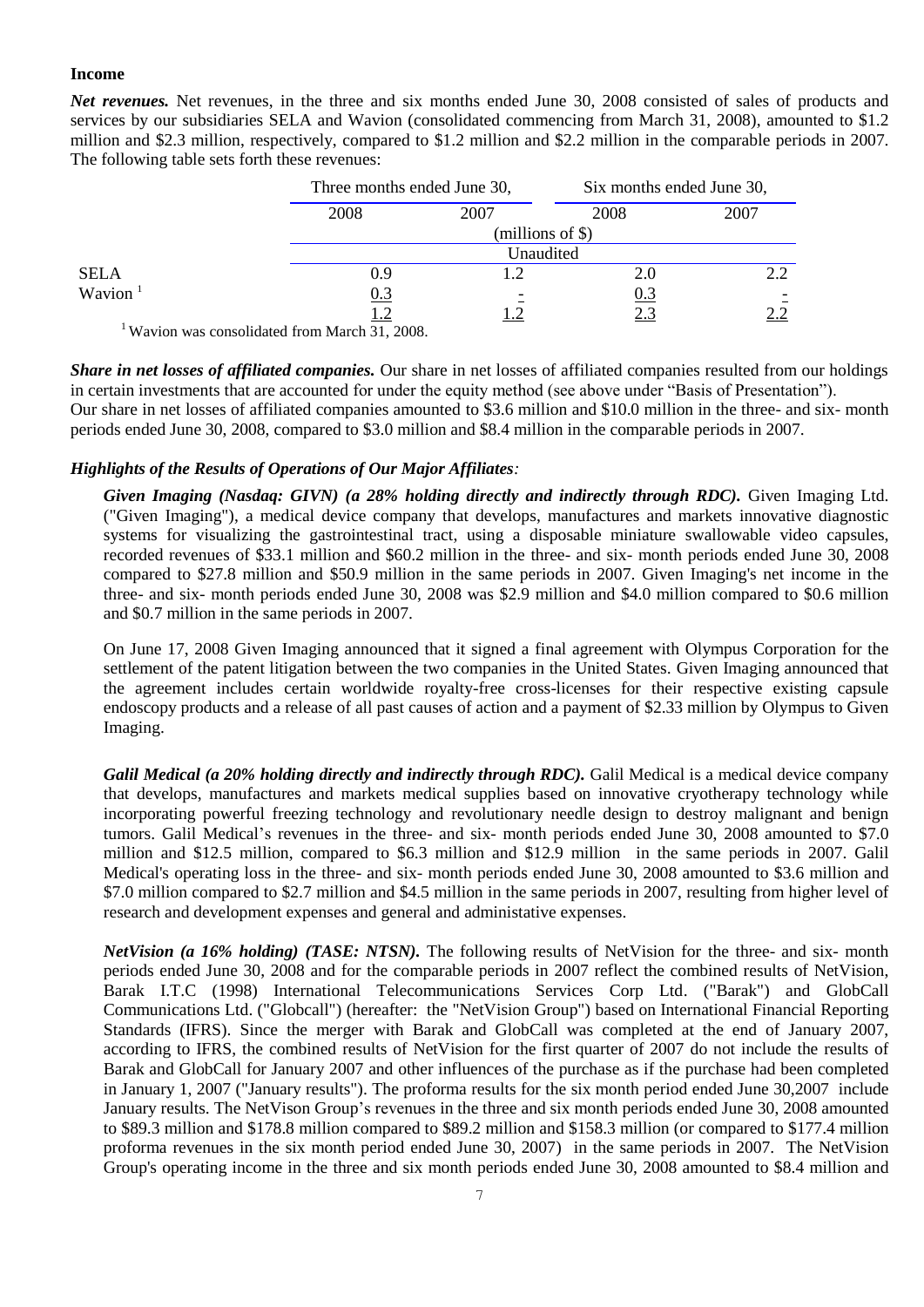\$16.1 million, compared to \$2.4 million and \$6.3 million (or compared to \$5.4 million proforma operating income the six month period ended June 30, 2007) in the same periods in 2007 and its net income amounted to \$6.0 million and \$14.1 million compared to \$12.8 million and \$10.7 million in the same periods in 2007. The NetVision Group's broadband customer base at June 30, 2008 reached approximately 551,000 compared to 533,000 at December 31, 2007. NetVision's operating currency is the New Israeli Shekel (NIS) and accordingly, all figures above are translations for convenience purposes of NetVision's NIS figures into US dollars at the representative rate of exchange prevailing at June 30, 2008 according to which \$1.00 equaled NIS 3.352.

On May 4, 2008, NetVision announced that, it entered into an agreement with Bank Leumi Le'Israel (the "Bank") to acquire its shares in HOT Communications Systems Ltd. (TASE:HOT) ("HOT"), an Israeli telecommunications and cable television company. In June 2008, the Israel Antitrust Authority, under the Ministry of Finance, informed NetVision that it is reviewing this transaction as it believes that it may be a restrictive arrangement subject to the Restrictive Trade Practices Law 5748-1988. The share amount represents 15% of the issued and outstanding shares of HOT, and the purchase price is NIS 480 million (approximately \$139 million), of which NIS 160 million (approximately \$46 million) is to be paid not later than 18 months from the date of closing. On August 12, 2008, NetVision announced that it and the Bank reasched an agreement to extend the closing date to September 30, 2008. The closing of the transaction is subject to certain conditions, including waiver of rights of first refusal, by other shareholders of HOT entitled thereto, which are renewed due to the extended closing date, and regulatory approvals. There can be no assurance that the transaction will be completed.

*Enure (a 41% holding*). Enure is an Israeli software company engaged in developing solutions in the field of broadband services management and home networks. As aresult of a shift in Enure's marketing strategy which could cause a delay in bringing Enure's product to the market and will require additional financing, an impairment charge of \$2.6 million was recorded in the second quarter of 2008 and was included as part of "Other income (loss), net" in the statement of operations. As of June 30, 2008, the remaining balance of our investment in Enure amounted to \$2.4 million.

We expect that most of our group companies as well as new companies in which we will invest will continue to recognize losses in future periods, as they invest significant resources in research and development and sales and marketing activities and have not yet generated significant revenues. Our results of operations will therefore be affected by the extent of our share in their net losses (to the extent they are reported under the equity or consolidation method of accounting).

*Gains from Disposal of Businesses and Affiliated Companies and Changes in Holdings in Affiliated Companies.* Gains from disposal of businesses and affiliated companies and changes in our holdings in affiliated companies in the three and six month periods ended June 30, 2008 amounted to \$0.1 and \$0.2 million compared to \$0.8 million and \$12.5 million in the same periods in 2007. The gain in the three- and six- month periods ended June 30, 2007 was mainly as a result of a \$10.3 million gain (\$9.1 million net of tax) from the merger between NetVision, Barak and Globcall in the first quarter of 2007, a \$1.8 million gain from the private placement and the exercise of options and debentures in NetVision and a \$0.5 million gain from the sale of our 45% interest in CellAct in consideration for \$0.8 million in the first quarter of 2007.

*Other income (loss), net.* Other income (loss), net, amounted to a net loss of \$2.5 million and \$1.8 million, respectively, in the three- and six- month periods ended June 30, 2008 compared to a net income of \$5.7 million and \$6.1 million in the same periods in 2007. The loss in the three-month period ended June 30, 2008 resulted from the impairment charge in the amount of \$2.6 million with respect to our investment in Enure. The loss in the six-month period ended June 30, 2008 was offset by a \$1.5 million gain resulting from a contingent payment received in connection with a previously held group company sold in 2004. The gain in the three- and six- month periods ended June 30, 2007 resulted mainly from the sale of Elbit's real estate in Carmiel in the amount of \$5.5 million (\$4.1 million net of tax) and the sale of some of M-Wise's shares held by us for \$0.7 million.

*Finance income, net.* Finance income, net, amounted in the three- and six- month periods ended June 30, 2008 to \$1.5 million and \$1.2 million, compared to \$0.4 million and \$1.8 million in the same periods in 2007. The increase in income in the three and six months ended June 30, 2008 resulted mainly from the expiry of most of Starling's options in June 2008.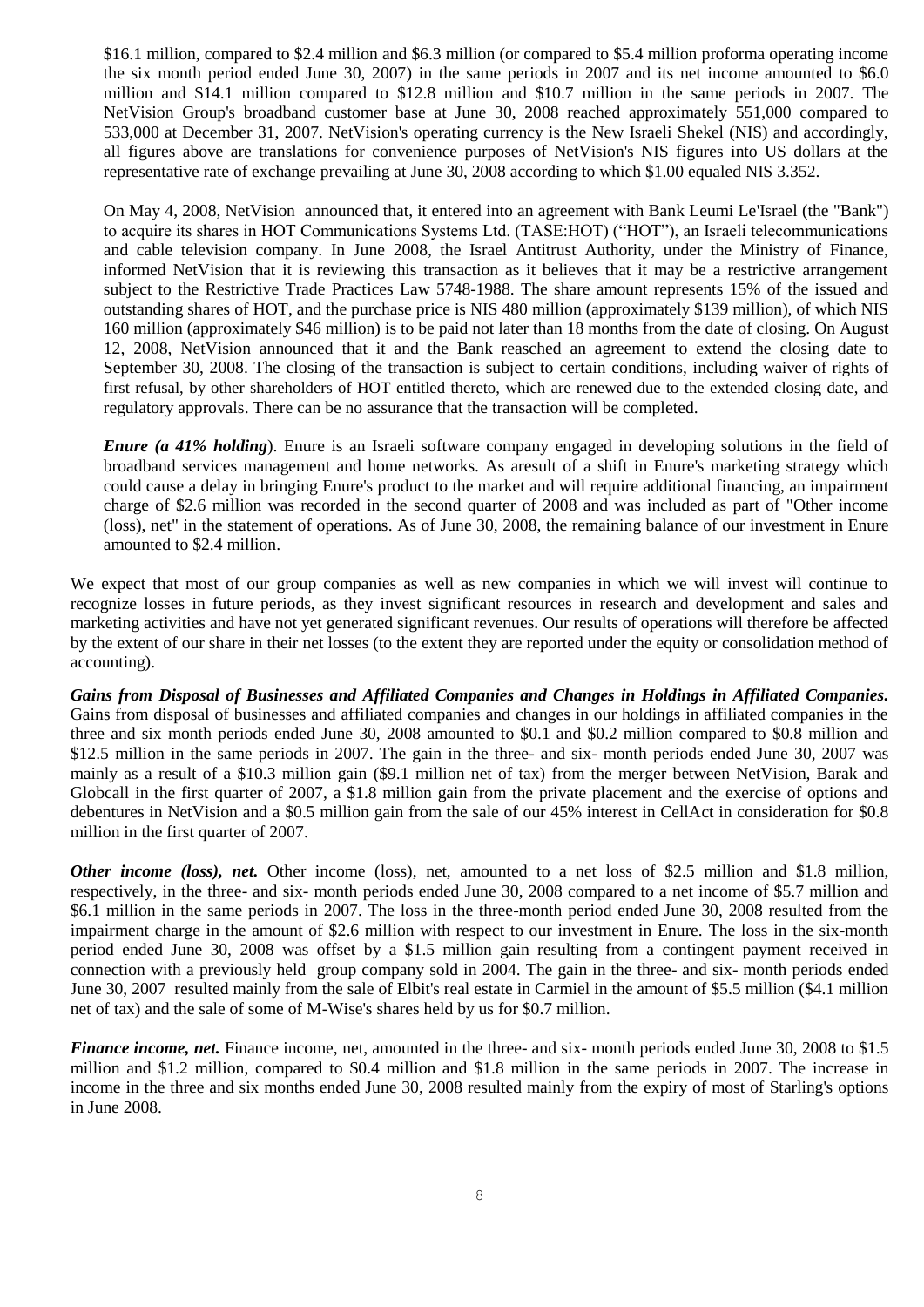## **Expenses**

*Cost of revenues.* Cost of revenues consisted primarily of expenses related mainly to salaries and materials associated with delivering products and services of our subsidiaries SELA and Wavion (the latter of which was consolidated commencing from March 31, 2008). Cost of revenues in the three- and six- month periods ended June 30, 2008 amounted to \$0.7 million and \$1.1 million, compared to \$0.4 million and \$0.9 million in the same periods in 2007.

*Operating expenses.* Operating expenses are comprised of research and development expenses, sales and marketing and general and administrative expenses of our and RDC's corporate operations and of our subsidiaries, mainly SELA, Medingo, Starling, Impliant and Wavion (the last two companies were consolidated from March 31, 2008). The following table sets forth the operating expenses:

|                    |             | Three months ended June 30 |      | Six months ended June 30 |  |
|--------------------|-------------|----------------------------|------|--------------------------|--|
|                    | 2008        | 2007                       | 2008 | 2007                     |  |
|                    |             | (millions of \$)           |      |                          |  |
|                    |             | Unaudited                  |      |                          |  |
| Corporate          | 2.6         | 1.6                        | 5.2  | 3.7                      |  |
| Medingo            | 4.1         | 1.8                        | 8.0  | 3.2                      |  |
| <b>SELA</b>        | 0.8         | 0.7                        | 1.8  | 1.3                      |  |
| <b>Starling</b>    | 1.9         | 1.4                        | 4.2  | 3.1                      |  |
| Impliant           | 1.5         |                            | 1.5  |                          |  |
| Wavion             | 2.2         |                            | 2.2  |                          |  |
| <b>RDC</b>         | 0.9         | 0.9                        | 2.1  | 1.3                      |  |
| Other <sup>1</sup> | 1.0         |                            | 1.7  |                          |  |
|                    | <u>15.0</u> | <u>6.4</u>                 | 26.7 | 12.7                     |  |

# <sup>1</sup>Sync-RX and XSights

Corporate operating expenses in the three- and six- month periods ended June 30, 2008 amounted to \$2.6 million and \$5.2 million, compared to \$1.6 million and \$3.7 million in the same periods in 2007. The increase resulted mainly from the increase in salaries and related expenses (including the effect resulted from the NIS evaluation against the dollar) and professional services.

Medingo's operating expenses and operating loss in the three and six month periods ended June 30, 2008 increased to \$4.1 million and \$8.0 million in the three and six month periods ended June 30, 2008, compared to \$1.8 million and \$3.2 million in the same periods in 2007, mainly as a result of the increase in research and development expenses incurred in the development of its miniature dispensing insulin patch for insulin-dependent diabetic patients.

SELA's operating expenses amounted to \$0.8 million and \$1.8 million in the three- and six- month periods ended June 30, 2008, compared to \$0.7 million and \$1.3 million in the same periods in 2007 and its operating loss amounted in the three- and six- month periods ended June 30, 2008 to \$0.4 million and \$0.7 million compared to nil both in the threeand six- month periods ended June 30, 2007. The increase in Sela's operating loss was mainly as a result of the increase in research and development expenses as well as selling and marketing expenses related to the development and marketing of SELA's new system.

Wavion's operating expenses amounted to \$2.2 million and \$4.2 million in the three- and six- month periods ended June 30, 2008, compared to \$1.1 million and \$2.8 million in the same periods in 2007 and its operating loss amounted to \$2.2 million and \$4.1 million in the three- and six- month periods ended June 30, 2008 compared to \$1.1 million and \$2.8 million in the same periods in 2007. The increase in Wavion's operating loss resulted mainly from the increase in research and development expenses as well as selling and marketing expenses related to the launch of its products in the first half of 2008.

Impliant's operating expenses and operating loss amounted to \$1.5 million and \$3.1 million in the three- and six- month periods ended June 30, 2008, compared to \$2.6 million and \$5.3 million in the same periods in 2007. The decrease in Impliant's operating loss resulted mainly from the temporary cessation of the clinical trials which renewed at the end of the second quarter of 2008.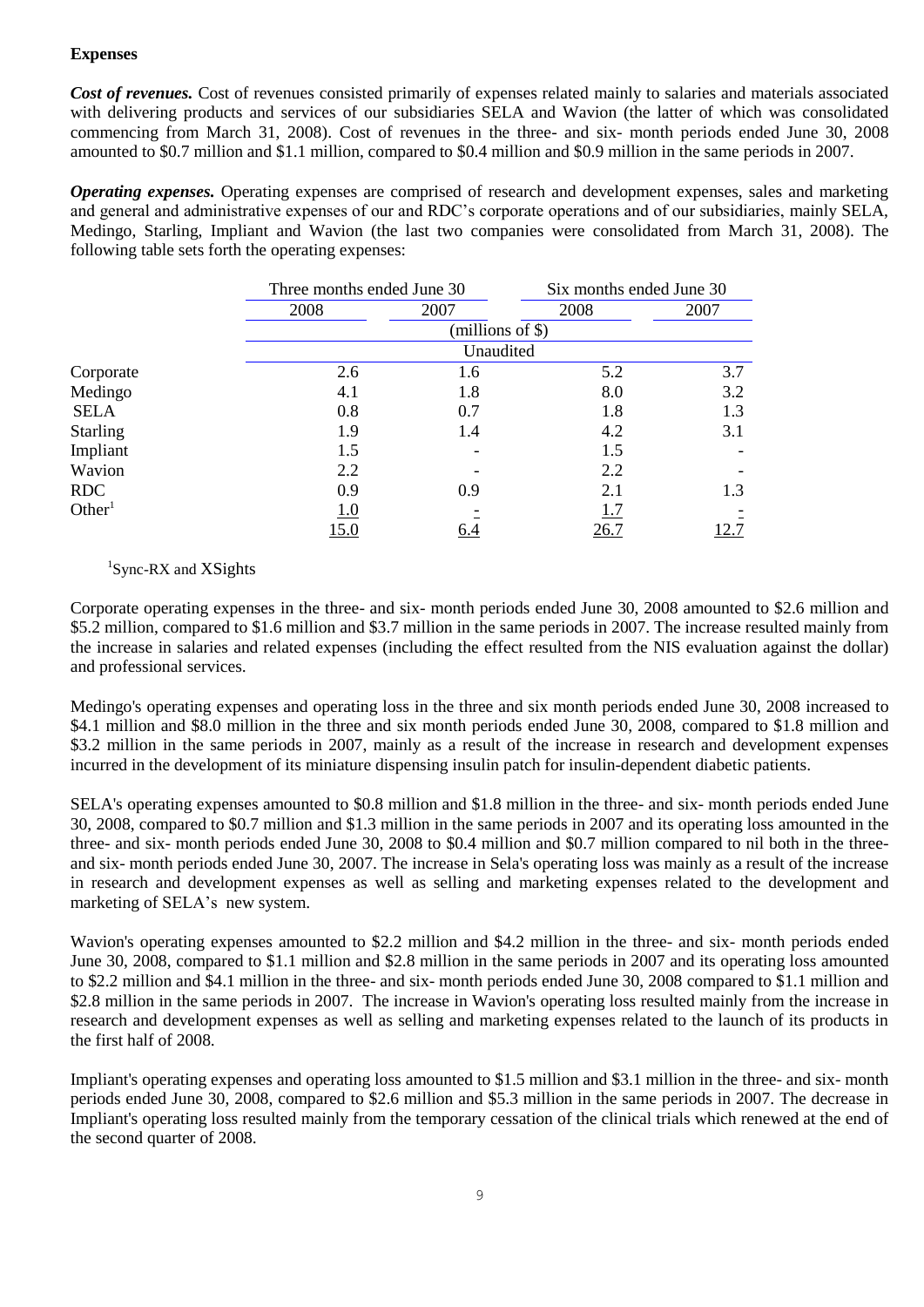Starling's operating expenses and operating loss amounted to \$1.9 million and \$4.2 million in the three- and six- month periods ended June 30, 2008, compared to \$1.4 million and \$3.1 million in the same periods in 2007. The increased opearating loss resulted mainly from the increase in research and development expenses relating to Starling's efforts to complete the development and license of its products.

*Amortization of intangible assets*. Amortization of intangible assets amounted to \$4.6 million in the six-month period ended June 30, 2008 resulting mainly from the initial consolidation of Impliant at the end of the first quarter of 2008. Since Impliant was consolidated under the conditions of Interpretation No. 46(R), "Consolidation of Variable Interest Entities, an Interpretation of ARB No. 51" ("FIN 46") (See note 2 c to our Annual Consolidated Financial Statements as of December 31, 2007), the consolidation was done based on fair value. Therefore, the excess of Impliant's equity fair value over its reported equity and convertible loan amounts, amounted to approximately \$4.5 million and was allocated to IPR&D and charged to our results of operations in the second quarter of 2008.

## **LIQUIDITY AND CAPITAL RESOURCES**

Consolidated cash, debentures and deposits at June 30, 2008, were approximately \$49.1 million (of which \$12.2 million restricted cash of Starling, denominated in NIS) compared with \$74.4 million (of which \$7.6 million restricted cash of Starling, denominated in NIS) at December 31, 2007. At June 30, 2008, corporate's cash, debentures and deposits were \$11.8 million compared with \$55.2 million at December 31, 2007.

The main uses of the corporate's cash and other liquid instruments in the six months ended June 30, 2008, were \$64.3 million of investments and loans to our group companies (of which \$24.5 million was with respect to the purchase of 5% of Given Imaging's outstanding shares).

The investments and loans to our group companies during the six-month period ended June 30, 2008 are detailed in the following table:

| Consolidated companies (**)                |            |
|--------------------------------------------|------------|
| (in millons)                               |            |
| <b>RDC</b>                                 | 4.0        |
| Medingo                                    | 1.0        |
| Impliant $(*)$                             | 6.0        |
| $Wavion(*)$                                | 4.1        |
| <b>SELA</b>                                | 0.2        |
|                                            | 15.3       |
| Affiliated companies and other investments |            |
| Given Imaging                              | 24.5       |
| Pocared                                    | 6.9        |
| <b>Brainsgate</b>                          | 2.8        |
| Safend                                     | 2.7        |
| <b>BPT</b>                                 | 1.6        |
| Enure                                      | 1.3        |
| Atlantium                                  | 2.6        |
| Ellara                                     | 1.4        |
| PlyMedia                                   | 1.5        |
| Aqwise                                     | 1.1        |
| Other                                      | <u>2.7</u> |
|                                            | 49.0       |
| Total corporate investments                | 64.3       |

#### (\*) Consolidated from March 31, 2008

(\*\*) These investments do not affect the cash included in the consolidated financial statements.

Consolidated working capital at June 30, 2008 amounted to \$22.9 million compared to \$61.0 million at December 31, 2007. The decrease was mainly due to lower cash and the increase in debenture balances and an increase in short term loans, which resulted from the initial consolidation of each of Wavion and Impliant.

Consolidated loans at June 30, 2008, were approximately \$37.1 million, compared to \$5.6 million at December 31, 2007. This increase resulted mainly from a \$24 million loan utilized from a \$30 million credit line described below.